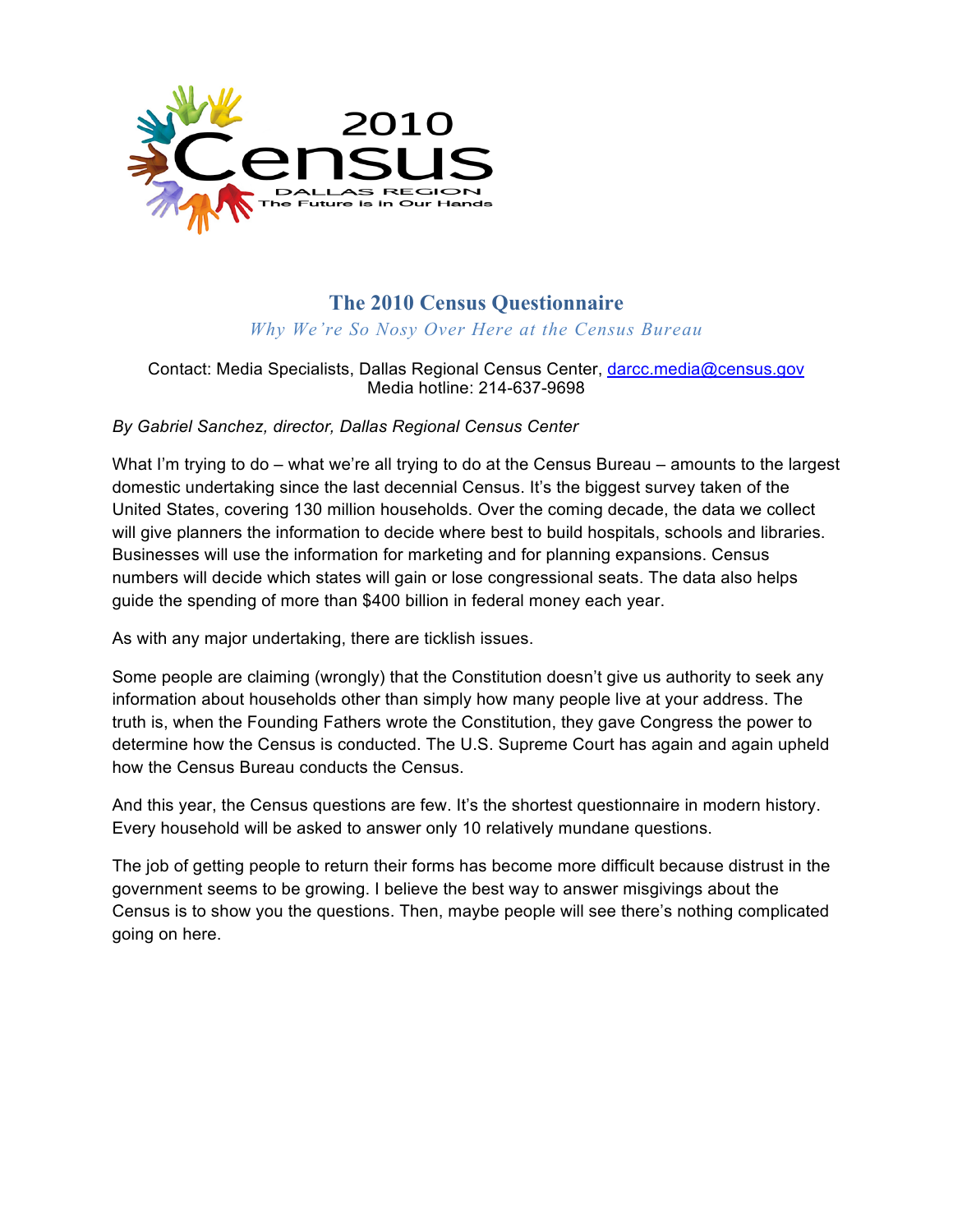# **1. How many people were living or staying in this house, apartment or mobile home on April 1, 2010?**

*We're tabulating the U.S. population. A number would help.*

# **2. Were there any additional people staying here April 1, 2010, that you did not include in Question 1?**

*Just to make sure that we don't inadvertently leave anyone out.*

# **2a. How is this person related to Person 1? (Posed if there is more than one person living in the household. Asked since 1880.)**

*Knowing whether you're married to someone, taking care of Grandpa, what have you—are key predictors in determining the need for more schools, whether children will need subsidized school lunches, if there's a need for nursing homes, etc.*

### **3. Is this house, apartment or mobile home owned, rented or occupied without payment or rent? (Asked since 1890.)**

*This helps identify neighborhoods that might be aging, in need of home-rehab loans or aid for low-income individuals or families.*

#### **4. What is your telephone number?**

*Penmanship varies from person to person. Did you indicate that two parrots – or two parents – are living with you? Perhaps a clarifying phone call is in order. We won't give your number to telemarketers or sell it.*

# **5. What is person 1's name? (Asked since 1800.)**

*This helps the Census Bureau ensure that people are counted only once. This way, we can count names and numbers, to make sure they match up.*

# **6. What is person 1's sex? (Asked since 1790.)**

*Knowing your gender helps planners build enough schools, homes, apartments and hospitals to keep up with demand. The Equal Employment Opportunity Commission checks this Census data to identify unfair hiring practices. State and county governments also use this information to determine how to allocate money for school lunches and hospitals.*